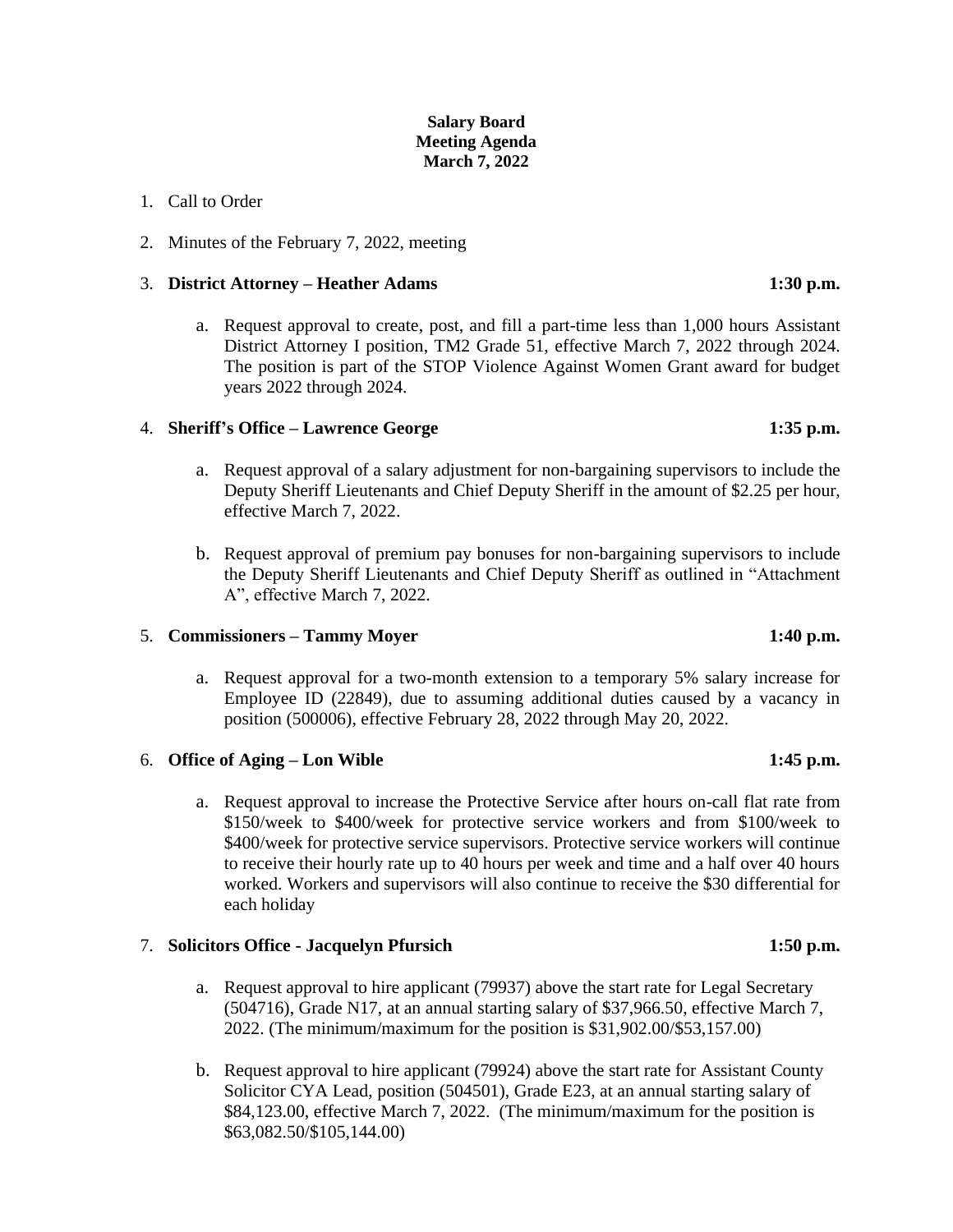- 8. Presentation of Reports (Exceptional Review Allocations, Employee Referral Bonus Report, List of Positions Vacant for Greater than One Year)
- 9. Good of the Order
- 10. Adjourn
- 11. Next Meeting: Monday, April 4, 2022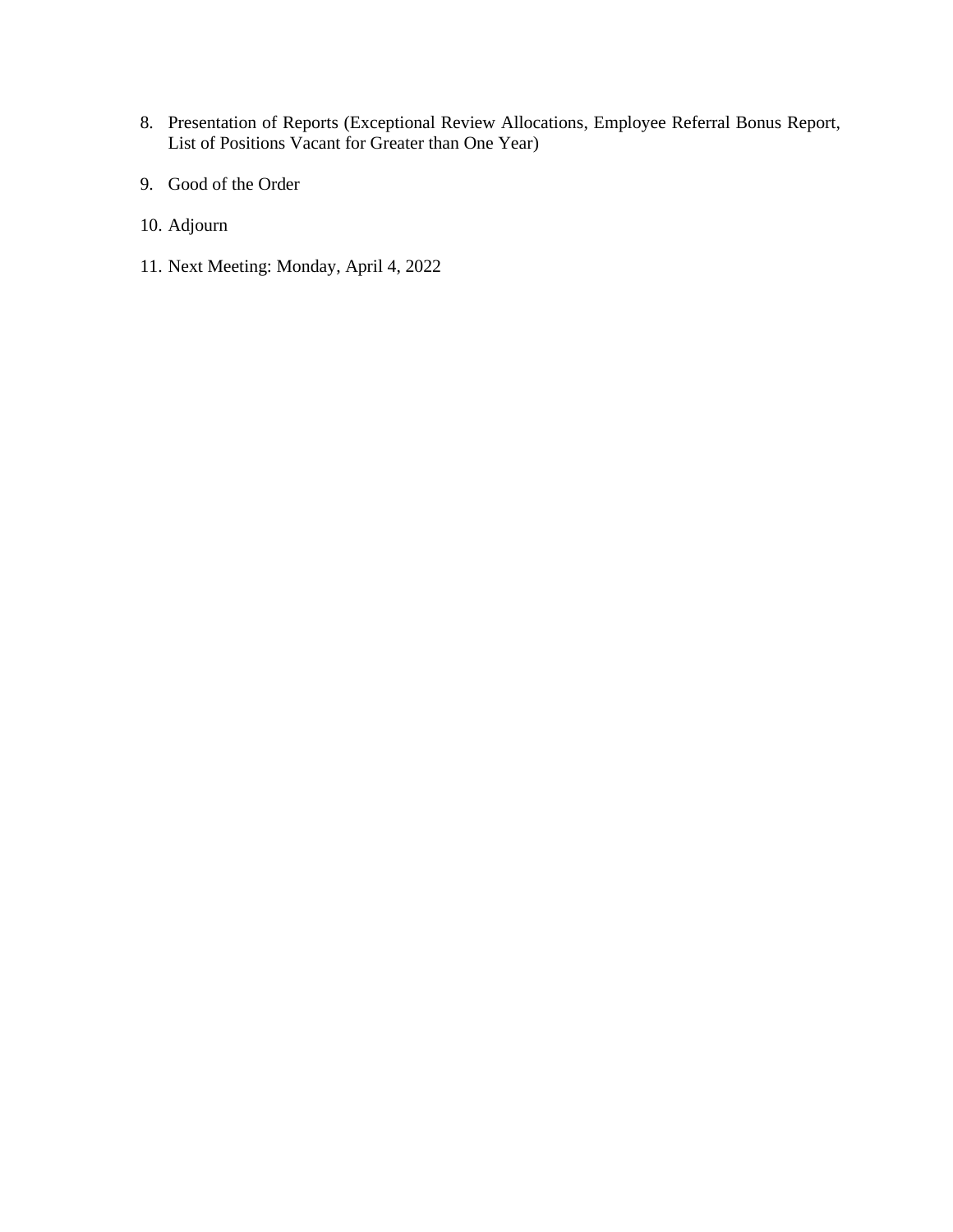The County has been operating pursuant to a Declaration of Emergency

caused by the COVID-19 pandemic; and pursuant to the American Rescue Plan Act ("ARPA"), the County may use funds it receives to, inter alia, address negative economic impacts caused by the public health emergency, including harms to workers, and provide premium pay or hazard pay for essential workers.

- (a) Non-bargaining unit employees to include Lt. Deputy Sheriffs and Chief Deputy Sheriff, hired between the effective date of the premium pay and December 31, 2022.
	- (i) Payment of \$1,000 upon completion of ninety (90) days of employment.
	- (ii) Payment of \$3,250 upon completion of one hundred eighty (180) days of employment.
	- (iii)Payment of \$3,250 upon completion of three hundred sixty-five (365) days of employment.
	- (iv) An eligible employee's days of employment shall be calculated by utilizing the official most recent date of hire reflected in the employee's personnel records maintained by the County.
	- (v) Eligibility for the within premium payments applies only to employees whose most recent hire date occurs between the effective date of the premium pay and November 30, 2022. Employees hired on or before the effective date of the premium pay, or on or after December 1, 2022, shall not be eligible for the premium payments.
	- (vi) Newly hired employees receiving payments shall be required to maintain their employment with the County for a period of at least three hundred sixty-five (365) days from receipt of any of the payments referenced herein. Employees who terminate their employment or whose employment is terminated for any reason prior to reaching this period of employment expressly agree that the County may deduct the total amount of the premium payments received from any final pay owed to the employee.
	- (vii) Bargaining unit employees promoted to Lt. Deputy Sheriff or Chief Deputy Sheriff between the effective date of the premium pay and December 31, 2022, shall continue to receive scheduled bonuses as eligible. There shall be no duplication of premium payments. Any disputes will be resolved by management.
	- (viii) Premium payments shall be one-time only payments which shall not be rolled into any employee's base pay and shall be considered premium pay for working under hazardous conditions during a period in which COVID-19 was extant.
- (b) Non-bargaining unit employees to include Lt. Deputy Sheriffs and Chief Deputy Sheriff, hired prior to the effective date of the premium pay will receive the following premium pay.

| (i) Premium payments of the following amounts: |          |
|------------------------------------------------|----------|
| Category A: 5 Years or Less of Service:        | \$7,500  |
| Category B: 5+ Year to 10 Years of Service:    | \$10,000 |
| Category C: 10+ Years of Service:              | \$12,500 |

(ii) Payments referenced herein shall be made in three (3) equal installments according to the following schedule:

| Effective date of the Agreement: | $1/3$ of amount due |
|----------------------------------|---------------------|
| After six $(6)$ months:          | $1/3$ of amount due |
| After one (1) year:              | $1/3$ of amount due |

- (iii) The payments referenced above shall not be cumulative, meaning that employees shall be eligible for payment in only one (1) category (e.g., an employee in Category B is entitled to only the amount set forth in that Category and not Categories A and B cumulatively).
- (iv) An employee's years of service for determining eligibility for a particular Category shall be calculated as of the effective date of the premium payment utilizing the employees most recent date of hire.